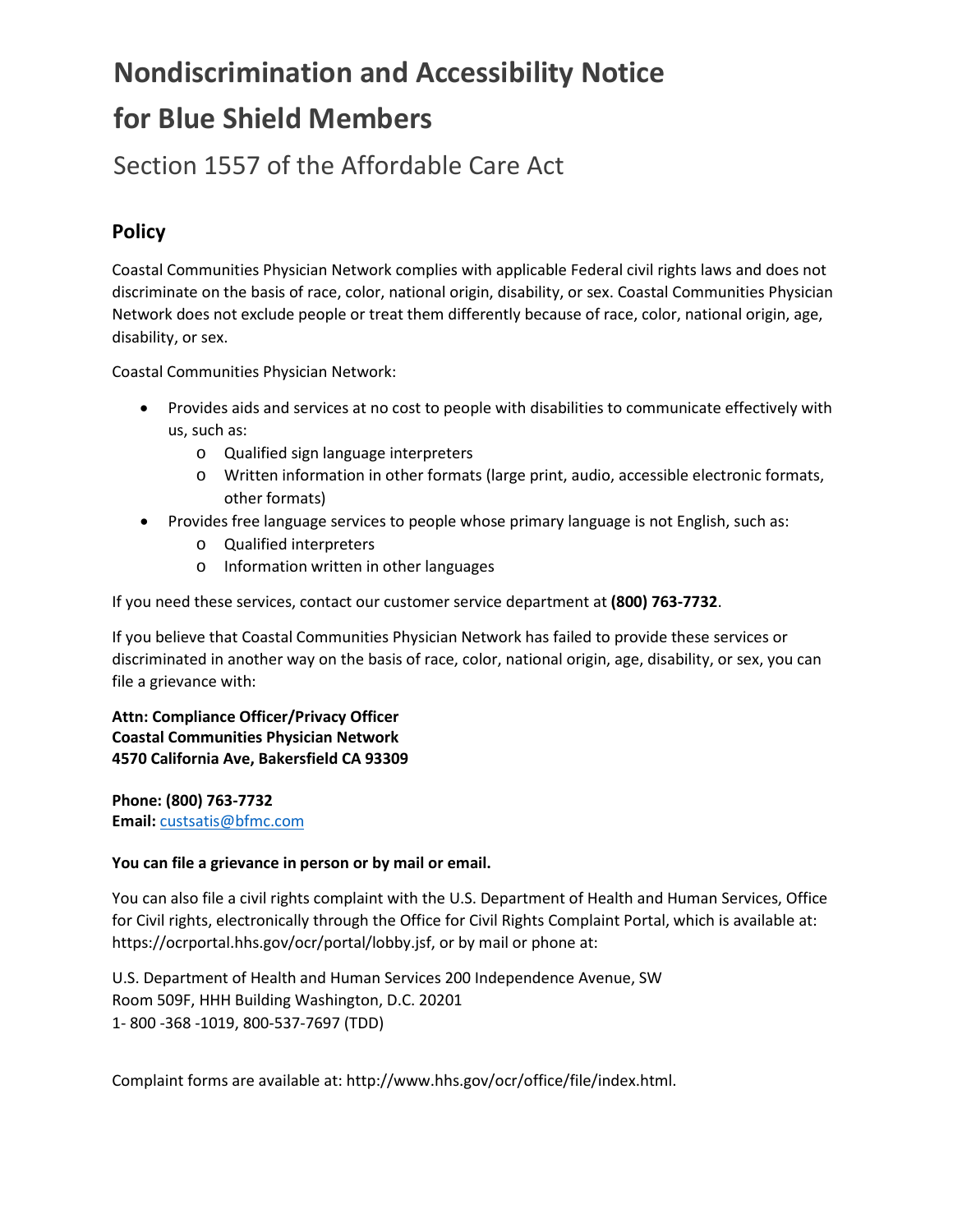# **Nondiscrimination and Accessibility Notice**

# **for Blue Shield Members**

Section 1557 of the Affordable Care Act

Such complaints must be filed within 180 days of the date of the alleged discrimination.

### **Getting Help in Your Language**

#### **English**

ATTENTION: If you speak another language, language assistance services, free of charge, are available to you. Call 1-866-346-7198 (TTY: 711).

#### **Español (Spanish)**

ATENCIÓN: Si habla español, tiene a su disposición servicios gratuitos de asistencia lingüística. Llame al 1-866-346-7198 (TTY: 711).

#### **Tiếng Việt (Vietnamese)**

CHÚ Ý: Nếu bạn nói Tiếng Việt, có các dịch vụ hỗ trợ ngôn ngữ miễn phí dành cho bạn. Gọi số 1-866-346-7198 (TTY: 711).

#### **Tagalog (Tagalog ̶Filipino)**

PAUNAWA: Kung nagsasalita ka ng Tagalog, maaari kang gumamit ng mga serbisyo ng tulong sa wika nang walang bayad. Tumawag sa 1-866-346-7198 (TTY: 711).

# **한국어 (Korean)**

주의: 한국어를 사용하시는 경우, 언어 지원 서비스를 무료로 이용하실 수 있습니다. 1-866-346-7198 (TTY: 711)번으로 전화해주십시오.

#### **繁體中**文**(Chinese)**

注意:如果您使用繁體中文,您可以免費獲得語言援助服務。請致電 1-866-346-7198 (TTY: 711)。

#### Հ այ ե ր ե ն **(Armenian)**

ՈՒՇԱԴՐՈՒԹՅ ՈՒՆ՝ Եթե խո ս ո ւ մ եք հ այ ե ր ե ն , ապա ձեզ ան վ ճ ար կ ար ո ղ են տր ամ ադ ր վ ե լ լ ե զ վ ակ ան աջ ակ ց ո ւ թյ ան ծ առ այ ո ւ թյ ո ւ ն ն ե ր : Զան գ ահ ար ե ք 1-866-346-7198 (TTY: 711):

#### **Русский (Russian)**

ВНИМАНИЕ: Если вы говорите на русском языке, то вам доступны бесплатные услуги перевода. Звоните 1-866-346-7198 (TTY: 711):.

#### **(Farsi (**فارسی

نبصورت رایگان برای شما **توجه**: اگر به زبان فارسی گفتگو � کنید، تسه�الت زبای